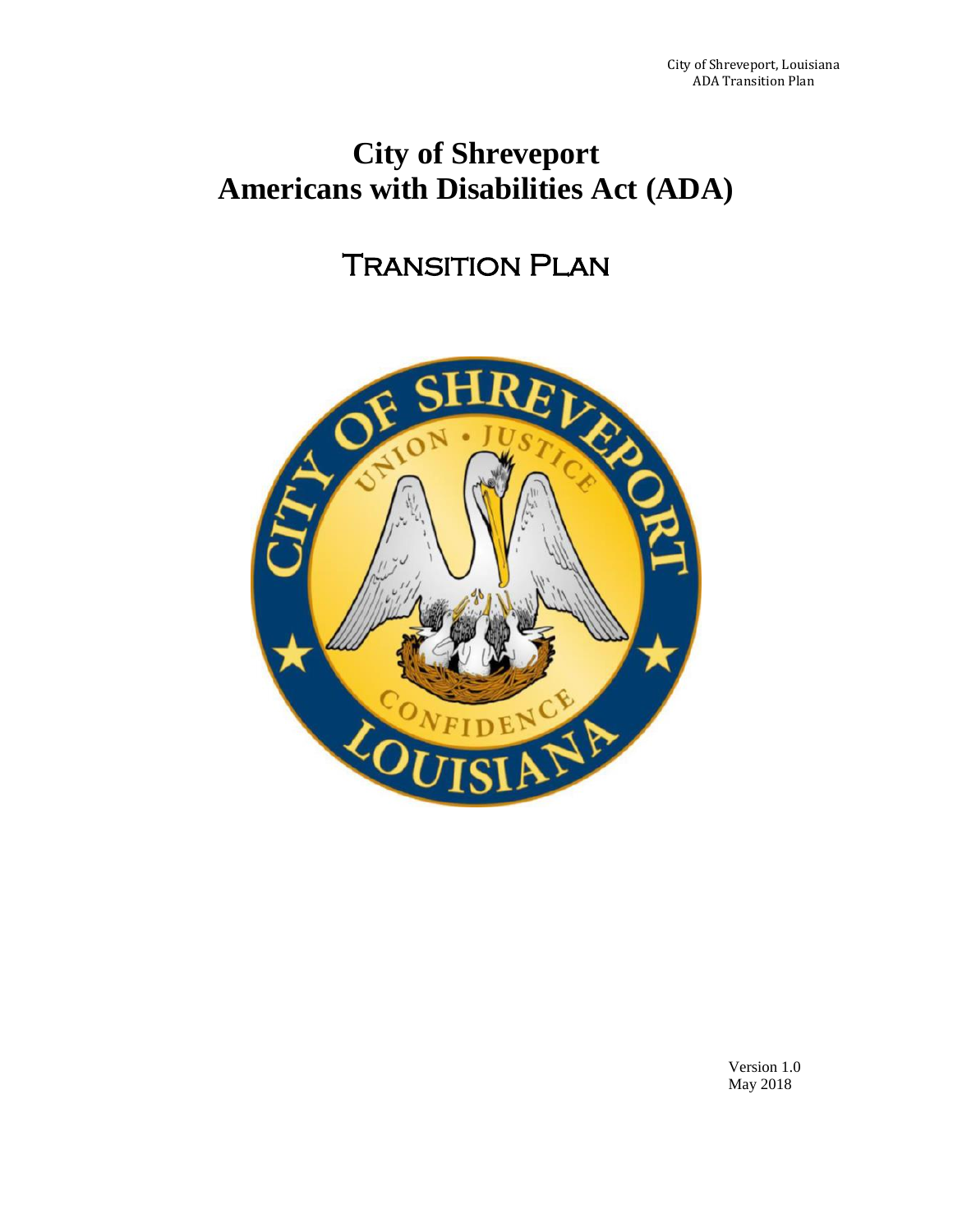# **Table of Contents**

# **Attachments**

ADA Accommodation for City Employment

ADA Accommodation for a City Program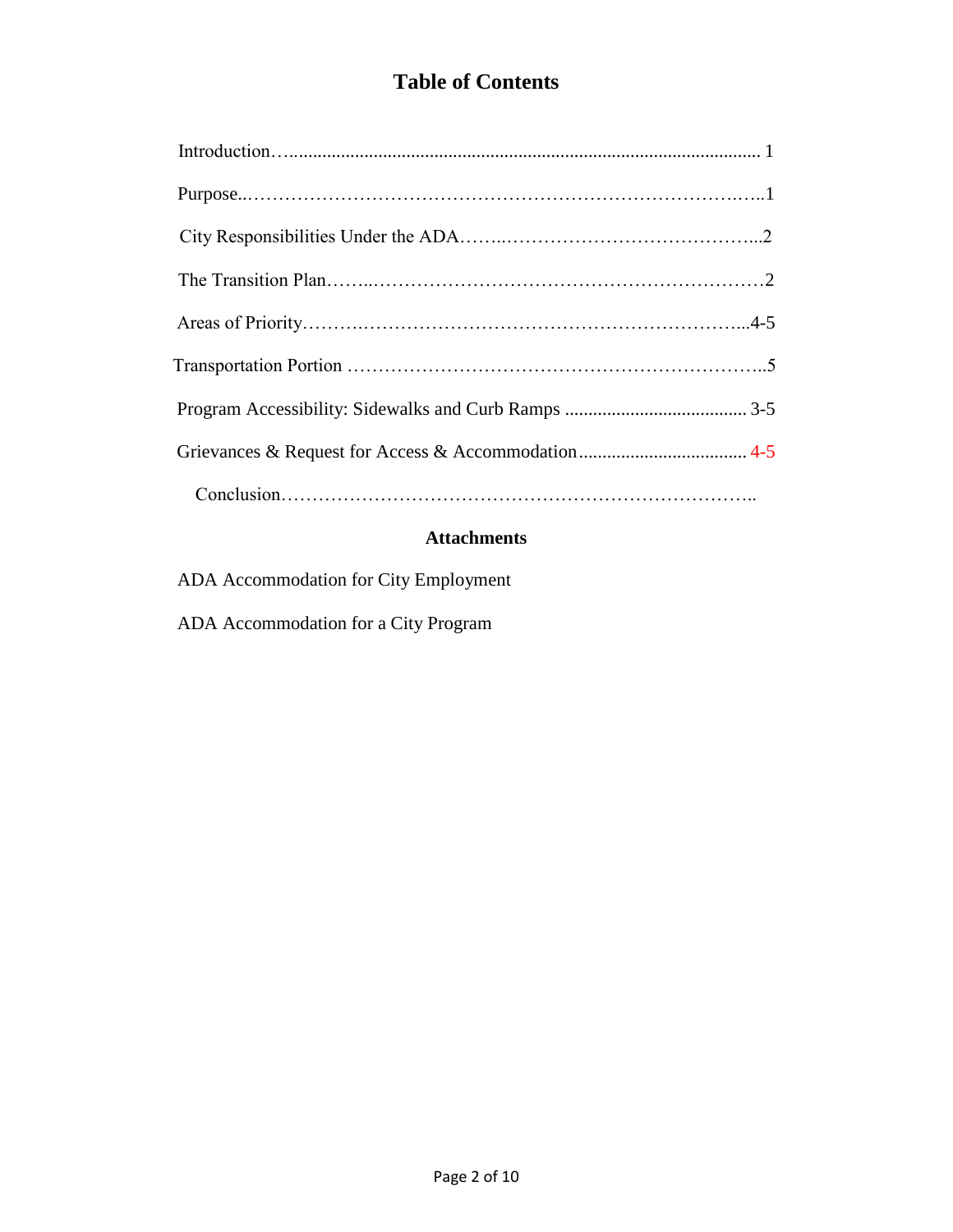# **City of Shreveport ADA Transition Plan**

#### **INTRODUCTION**

The Americans with Disabilities Act (ADA) was enacted on July 26, 1990 and provides comprehensive rights and protections for individuals with disabilities in the areas of employment, public accommodations, state and local government services, and telecommunications. The law was designed to ensure that persons of all abilities have equality of opportunity, economic self-sufficiency, full participation in American life, and independent living.

The ADA covers individuals with physical or mental impairments that substantially limit a major life activity, persons with a record of such impairment, and persons regarded or perceived as having such impairment. The City of Shreveport is committed to ensuring that all its programs, services and activities are accessible to persons with disabilities.

#### **PURPOSE**

The City of Shreveport, Louisiana, in accordance with the requirements of the Americans with Disabilities Act (ADA) of 1990, as amended, does not discriminate against qualified individuals with disabilities on the basis of disability in City employment, services, programs, or activities. The City of Shreveport recognizes that it is in the interest of all its citizens and visitors, and of all its businesses and organizations, that people with mobility and other disabilities have access to the City's facilities, including its sidewalks and curb cuts, in accordance with applicable law. These are not only rights under applicable law but are opportunities which provide economic, social, and civic benefit. This policy is intended to facilitate the participation of people with mobility and other disabilities in City programs or employment, in business and education, and in daily life.

#### **CITY RESPONSIBILITIES UNDER THE ADA**

Access to civic life by people with disabilities is a fundamental goal of the Americans with Disabilities Act, a goal shared by the City of Shreveport. Title II of the ADA requires city governments to ensure that each of its programs, services, and activities, when viewed in their entirety, are accessible to people with disabilities. This emphasis on access to programs, as opposed to access to buildings or facilities, distinguishes the requirements for public entities from those for private places of public accommodation.

Program Access may be achieved in a variety of ways: City governments may choose to make structural changes to existing facilities to achieve access; or they can pursue a variety of nonstructural alternatives to achieve program accessibility. For example, city governments can choose to renovate a non-accessible building, relocate services to an accessible level of a building or to another building that is fully accessible, or to deliver services in an alternate accessible manner. When choosing among possible methods of achieving program access, however, city governments must give priority to the choices that offer programs, services and activities in the most integrated setting appropriate. In addition, all newly constructed and renovated facilities must be fully accessible to people with disabilities.<sup>1</sup>

 1 28 C.F.R. §§ 35.149, 35.150, 35.151, 35.163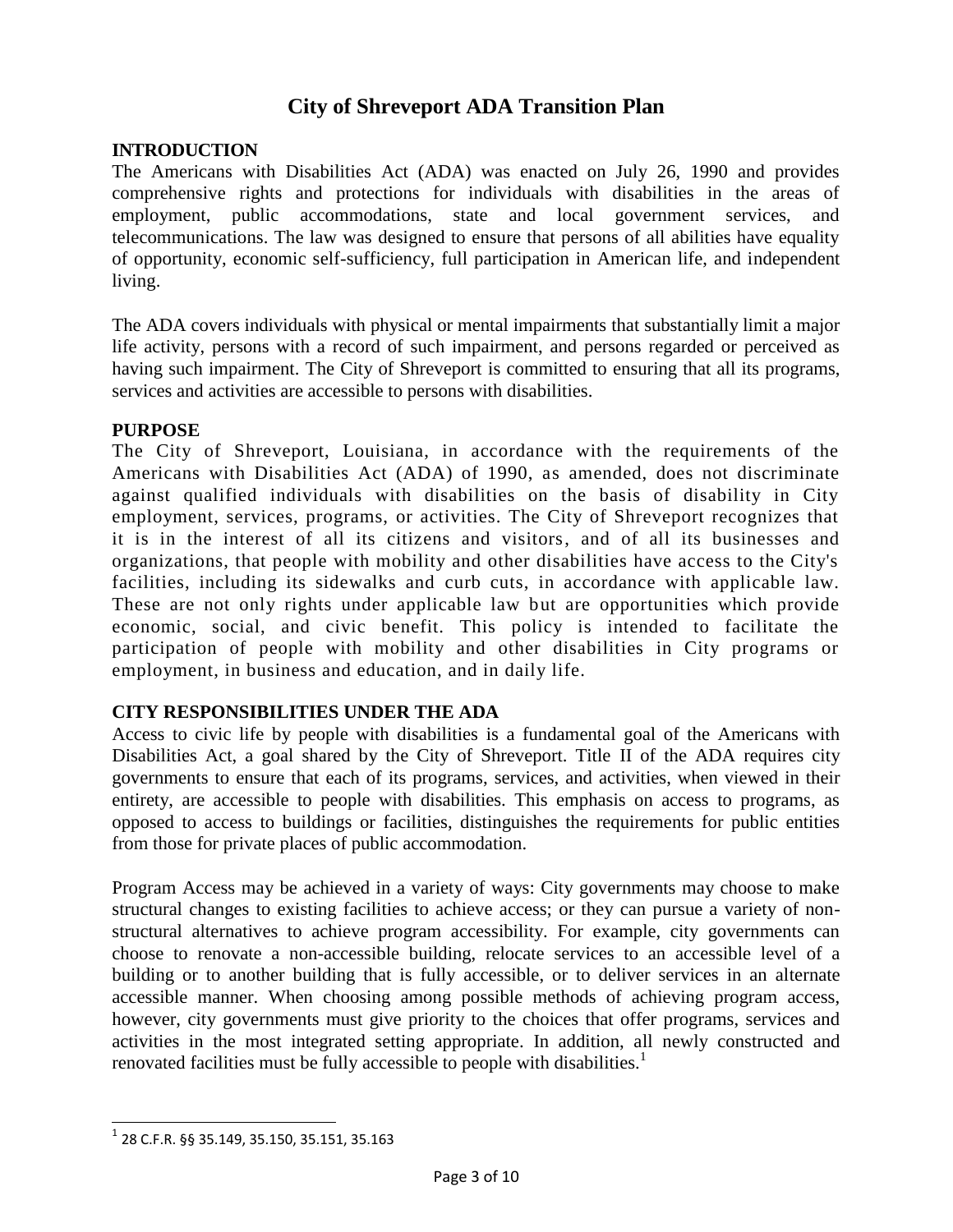Program access covers the whole range of city services and programs, including access along sidewalks and at intersections in the public right-of-way. In providing access, city governments are not required to take any action that would result in a fundamental alteration to the nature of any program, service or activity or that would result in undue financial and administrative burdens. If an action would result in such an alteration or such burdens, the City must take any other action it can to ensure that people with disabilities receive the benefits and services of the program or activity.<sup>2</sup> Curb cuts and walkways at intersections and along public rights-of-way are defined by the ADA as "facilities" of the jurisdiction that has control over them.

### **TRANSITION PLAN**

In the event that structural changes are required to achieve program accessibility, public entities must develop a Transition Plan setting forth the steps necessary to complete such changes. That plan is required to identify physical obstacles in the public entity's facilities that limit accessibility to its programs or activities to individuals with disabilities; describe in detail the methods that will be used to make the facilities accessible; specify the schedule for taking the steps necessary to achieve compliance in making the facilities accessible; and indicate the official responsible for implementation of the plan.

Where a public entity has responsibility or authority over streets, roads, or walkways, the Transition Plan is to include a schedule for providing curb cuts where pedestrian walks cross curbs, giving priority to curb cuts and sidewalks serving entities covered by the Act.

This Transition Plan addresses the provision of accessible curb cuts where pedestrian routes cross curbs and sidewalks, sufficient to prioritize the construction of new curb cuts and sidewalks, or repair/replace of existing curb cuts and sidewalks. The City will construct, repair or replace sidewalks and curb cuts per the priorities set forth in this document.

#### **AREAS OF PRIORITY**

Prioritizing the repair and installation of curb cuts and sidewalks should be a fluid process, synthesizing the expressed needs of citizens with disabilities, the City's financial ability to underwrite the cost of such construction, the relative cost of construction and alterations to the overall need city-wide, and this general order of priorities:

- 1. The City has completed a physical inventory of existing sidewalks in the vicinity of fifty-two (52) elementary and middle schools within the City of Shreveport, and has completed estimates of the cost to make needed improvements, repairs or replacements to those existing sidewalks and curb cuts. The improvements, repairs or replacements have been scheduled, and shall be completed by July 2018.
- 2. As an ongoing program, the City will conduct inspections of curb cuts and the adjacent approaching sidewalk conditions in areas of high pedestrian usage and schedule needed repairs as funds are allocated by the Federal Transportation Administration, the City Council or general obligation funding, and shall be an ongoing program.
- 3. As an ongoing program, the City will conduct inspections in the vicinity of elementary and middle schools which do not have existing sidewalks leading to the schools and schedule such work as funds are allocated by the City Council or general obligation bond funding.

 $\overline{a}$ 

 $^{2}$  28 C.F.R. § 35.150(a)(3)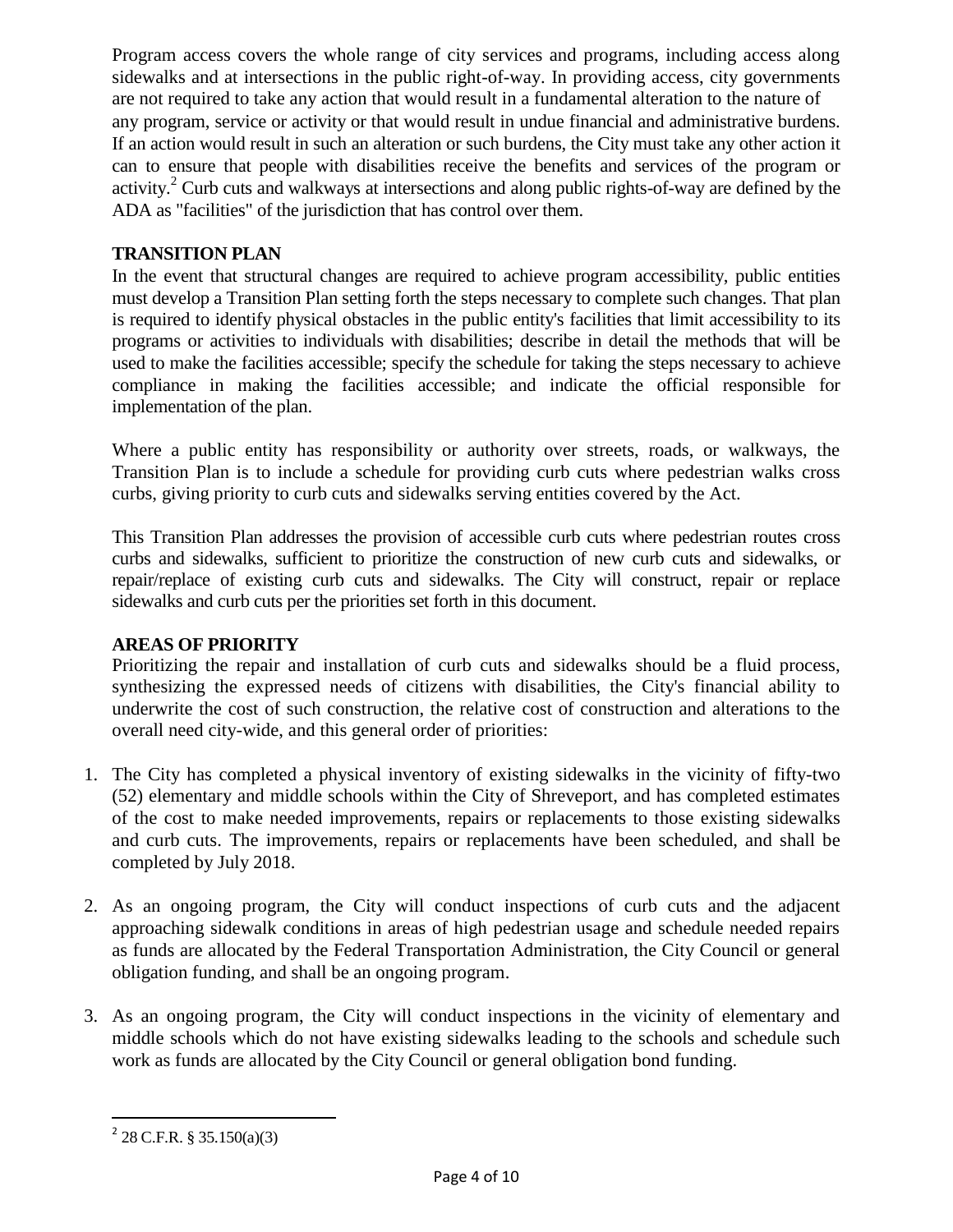# **TRANSPORTATION PORTION**

- 1. The City will continue to coordinate with SporTran to identify bus stops and routes with high numbers of riders, and identify locations in need of improvement, repair or replacement of curb cuts and the adjacent or approaching sidewalks, obtain the estimated cost to perform such improvement, repair or replacement work, and schedule such work as funds are allocated by the City Council or general obligation funding.
- 2. Install bus landing pads at advertising benches located at or connected to sidewalks to be completed by 2020.
- 3. The City will coordinate with the Caddo Parish School Board to identify school bus stop locations in need of improvement, repair or replacement of curb cuts and the adjacent or approaching sidewalks, obtain the estimated cost to perform such improvement, repair or replacement work, and schedule such work as funds are allocated by the City Council or general obligation bond funding.
- 4. Survey all bus stops to identify where improvements can be made to comply with the technical and scoping requirements of the ADA Accessibility guidelines, obtain estimated costs of improvements, and schedule performance of the work.
- 5. Install landing pads at non-bench bus stops if there is an existing sidewalk at those stops no later than 2027, subject to funds being allocated by the Federal Transportation Authority, the City Council or general obligation bond funding.

#### **PROGRAM ACCESSIBILITY: SIDEWALKS & CURB CUTS**

The City of Shreveport recognizes that pedestrian walkways or sidewalks that are the responsibility of the City often play a key role in providing access to government programs and services and to the goods and services offered to the public by private businesses. When walkways cross a curb at intersections, a ramp or sloped surface is needed. Curb cuts allow people with mobility impairments to gain access to the sidewalks and to pass through center islands in streets.

Whenever the City constructs new streets or alters existing streets, it is committed to installing curb cuts where public walkways cross curbs at intersections. When new sidewalks or walkways are built or altered, the City is committed to ensuring that curb cuts or sloped areas are provided wherever they intersect with streets or roads.

At existing roads and sidewalks that are not being altered, the City may choose in some cases to construct curb cuts at every point where a pedestrian walkway intersects a curb, or it may choose to provide curb cuts at only select corners or at other locations if equal access to the programs served by these walkways can be ensured. Alternative routes to buildings that make use of existing curb cuts may be acceptable where people with disabilities must only travel a marginally longer route.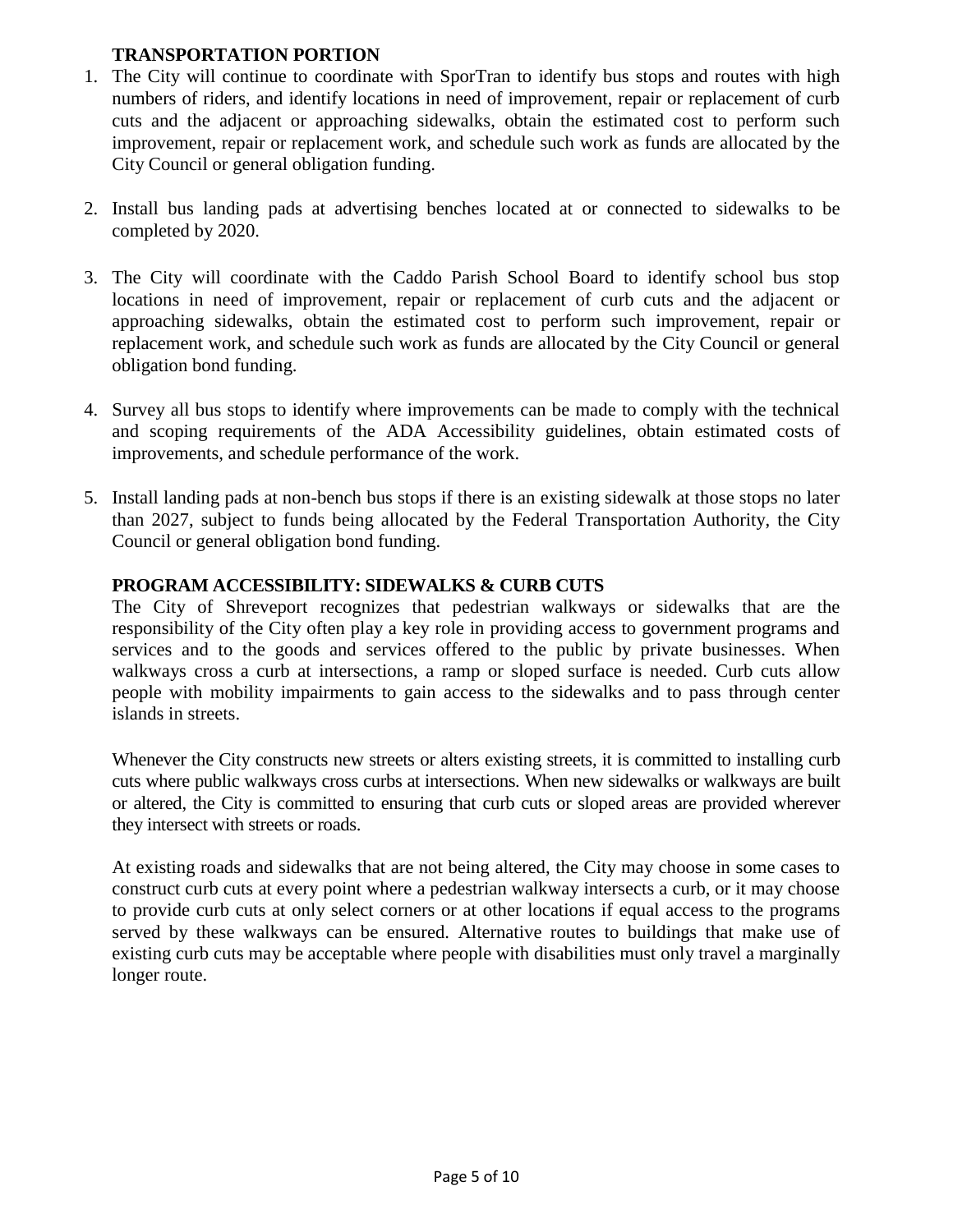# **GRIEVANCES AND REQUEST FOR ACCESS AND ACCOMODATION**

This Access or Accommodation Request and Grievance Procedure is established to meet the requirements of the Americans with Disabilities Act of 1990 ("ADA"). It may be used by anyone who wishes to file a complaint alleging discrimination on the basis of disability in the provision of services, activities, programs, or benefits by the City of Shreveport. It may also be used to request that access barriers be reduced or removed in anticipation of any access opportunity.

Formal communication to the City of Shreveport regarding accessibility concerns must be directed to the City of Shreveport ADA coordinator and may be made by any means most convenient to the individual reporting the concerns. For ease of access, simplification, clarity, and tracking purposes, the City provides an online reporting process available online at www.shreveportla.gov. Persons may also submit communication in any written form in person or by mail.

Alternative means of filing complaints, or requests for accommodations or access, such as personal interviews or a tape recording of a complaint, will be made available for persons with disabilities upon request. The request/complaint should be submitted by the requestor/grievant and/or his/her designee as soon as possible but no later than 60 calendar days after an alleged violation through the City ADA web page, or at the below address:

#### Alonzo Smith, City of Shreveport ADA Coordinator / Safety Officer 505 Travis Street Suite 620 Shreveport, LA 71101

Within 15 calendar days after receipt of the complaint, the ADA coordinator will meet with the requestor/complainant to discuss the request/complaint and the possible resolutions.

Within 15 calendar days of the meeting, the ADA Coordinator will respond in writing, and where appropriate, in a format accessible to the requestor/complainant, such as large print, Braille, or audio tape. The response will explain the position of the City of Shreveport and offer options for substantive resolution of the request/complaint. For complaints submitted online, or via electronic mail, an electronic mail reply may be used as the City's written communication.

If the response by the ADA Coordinator does not satisfactorily resolve the issue, the requestor/complainant and/or his/her designee may appeal the decision within 15 calendar days after receipt of the response to the Chief Administrative Officer (CAO) or designee. Within 15 calendar days after receipt of the appeal, the Chief Administrative Officer (CAO) or designee will meet with the requestor/complainant to discuss the request/complaint and possible resolutions.

Within 15 calendar days after the meeting, the Chief Administrative Officer (CAO) or designee will respond in writing, and, where appropriate, in a format accessible to the requestor/complainant, with a final resolution of the request/complaint. All written requests/complaints received by the ADA Coordinator designee, appeals to the Chief Administrative Officer (CAO) or designee, and responses from these two offices will be retained by the ADA Coordinator for at least three years.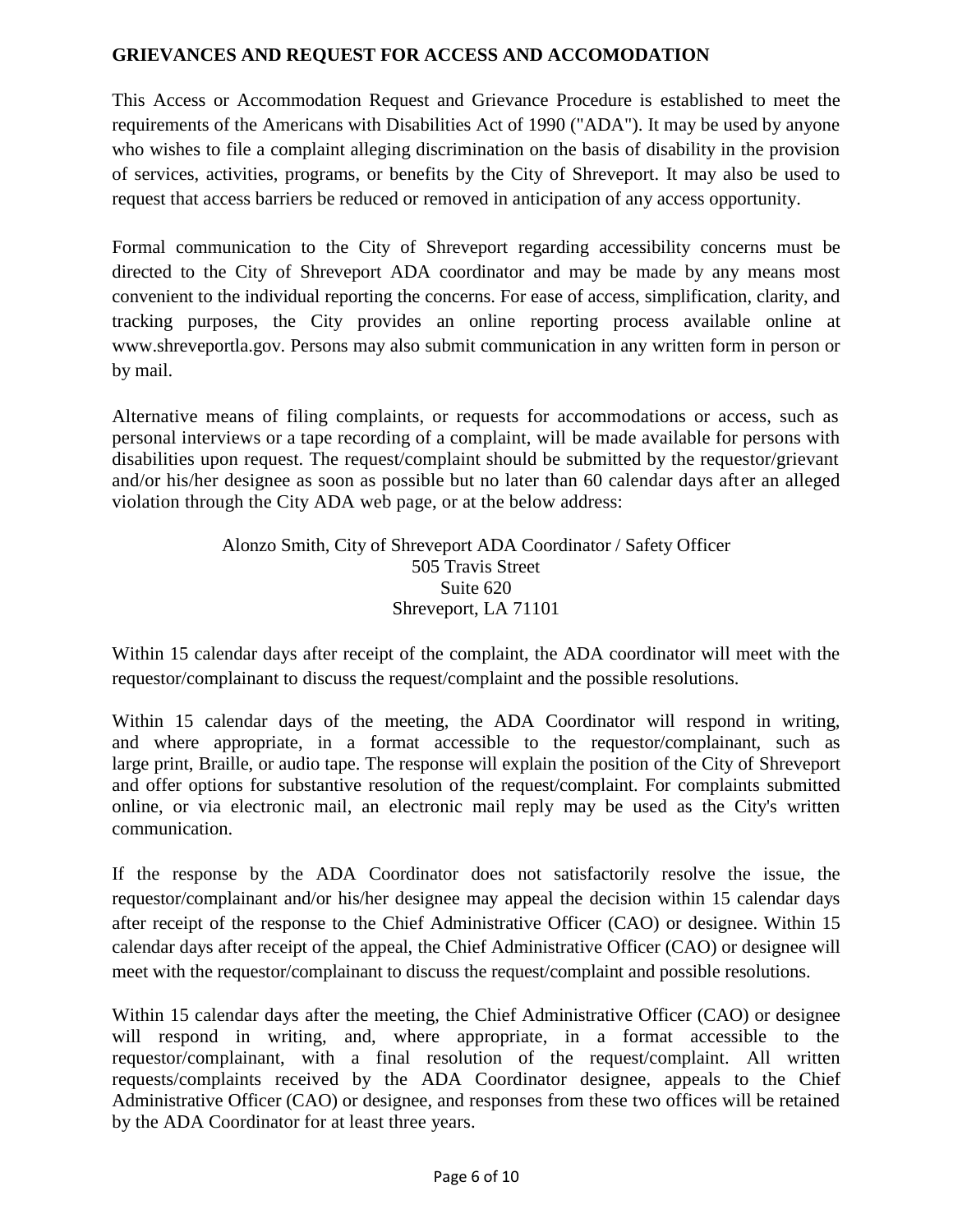# **CONCLUSION**

Services and programs offered by the City to the public must be accessible for all citizens and reasonable accommodations must be made for those with disabilities. The process of making City facilities and programs accessible to all individuals will be an ongoing one and the City will continue to review accessibility issues through self-evaluation, resolution of complaints, and by making reasonable modifications to various programs. The City has made progress towards improving accessibility as seen by the following actions:

- Designation of an ADA Coordinator
- Implementation of an ADA grievance procedure
- Conducting an ongoing self-assessment to identify issues needing to be resolved
- Complying with Federal and State requirements as facilities are modified or Constructed

It is imperative that the City partner with the community to work together to identify and resolve accessibility issues. In addition to the existing grievance process, feedback will be obtained from the community by publishing this document on the City's website. Upon receipt of public input, City staff will update the Plan and make it available to the public in its revised form. Periodic updates will be made to the Plan going forward.

# **ATTACHMENT:**

#### (SEE NEXT PAGES)

- **ADA Accommodation for City Employment**
- **ADA Accommodation for a City Program**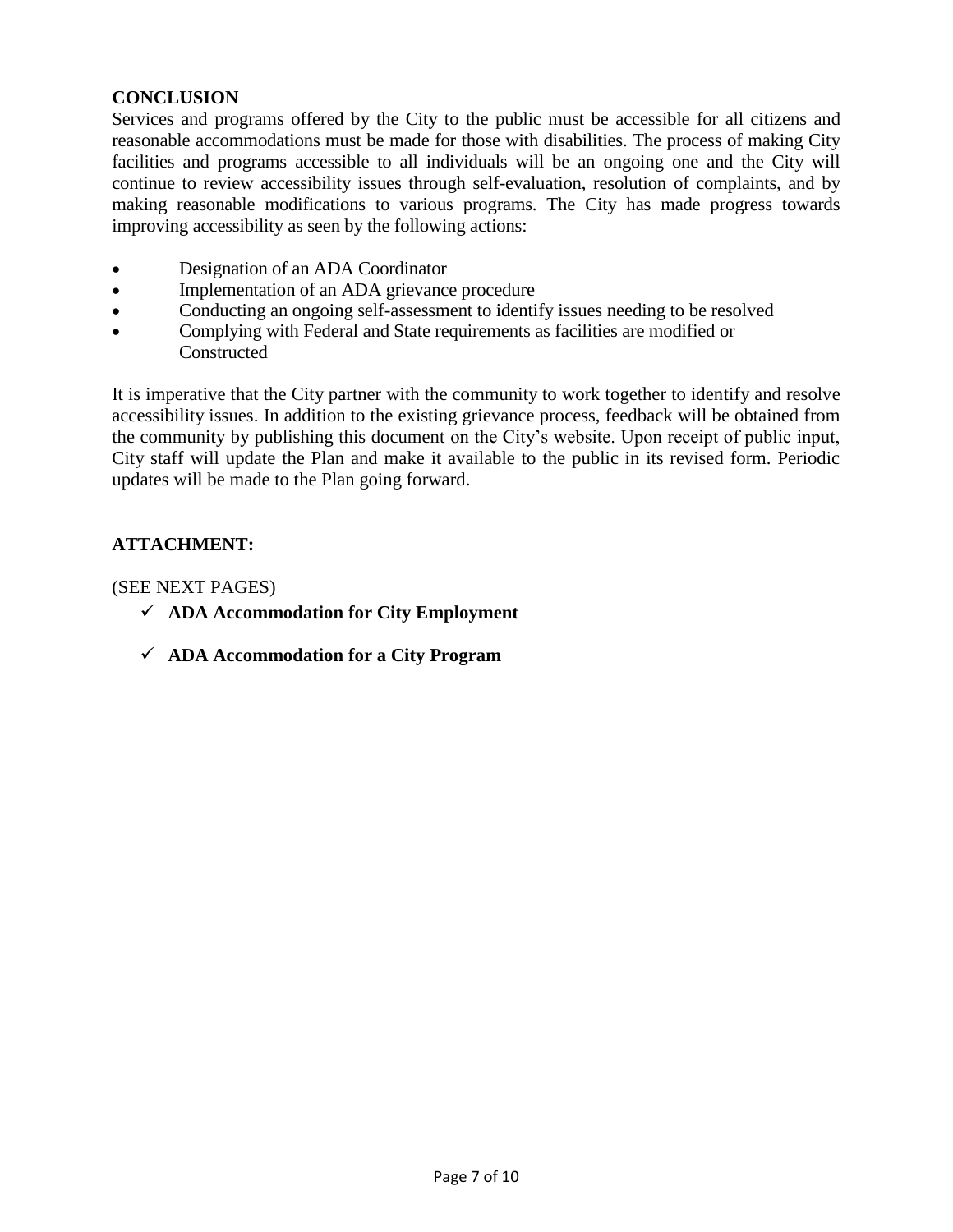

CITY OF SHREVEPORT ADA Coordinator | 505 Travis Street, Suite 620, Shreveport, LA 71101

# **ADA Accommodation for City Employment**

Date Submitted: **Date Submitted**:

# **REQUESTOR'S CONTACT INFORMATION:**

Name: \_\_\_\_\_\_\_\_\_\_\_\_\_\_\_\_\_\_\_\_\_\_\_\_\_\_\_\_\_\_\_\_\_\_\_\_\_\_\_\_\_\_\_\_\_\_\_\_\_\_\_\_\_\_\_\_\_\_\_\_\_\_

Address: \_\_\_\_\_\_\_\_\_\_\_\_\_\_\_\_\_\_\_\_\_\_\_\_\_\_\_\_\_\_\_\_\_\_\_\_\_\_\_\_\_\_\_\_\_\_\_\_\_\_\_\_\_\_\_\_\_\_\_\_

Telephone Number: \_\_\_\_\_\_\_\_\_\_\_\_\_\_\_\_\_\_\_\_\_\_\_\_\_\_\_\_\_\_\_\_\_\_\_\_\_\_\_\_\_\_\_\_\_\_\_\_\_\_\_

Email Address: \_\_\_\_\_\_\_\_\_\_\_\_\_\_\_\_\_\_\_\_\_\_\_\_\_\_\_\_\_\_\_\_\_\_\_\_\_\_\_\_\_\_\_\_\_\_\_\_\_\_\_\_\_\_\_

# **IF YOU ARE A CURRENT CITY OF SHREVEPORT EMPLOYEE, PLEASE PROVIDE THE FOLLOWING INFORMATION:**

Job Title: \_\_\_\_\_\_\_\_\_\_\_\_\_\_\_\_\_\_\_\_\_\_\_\_\_\_\_\_\_\_\_\_\_\_ Department: \_\_\_\_\_\_\_\_\_\_\_\_\_\_

Supervisor Name: \_\_\_\_\_\_\_\_\_\_\_\_\_\_\_\_\_\_\_\_\_\_\_\_\_\_\_\_\_\_\_\_\_\_\_\_\_\_\_\_\_\_\_\_\_\_\_\_\_\_\_\_\_

# **PLEASE ANSWER THE FOLLOWING QUESTIONS REGARDING YOUR**

# **ACCOMMODATION NEEDS:**

How does a disability restrict your ability to accomplish a job function(s)? Please describe as specifically as possible. State the task(s) for which you are requesting an accommodation, and describe the difficulty you have performing that task without accommodation.

\_\_\_\_\_\_\_\_\_\_\_\_\_\_\_\_\_\_\_\_\_\_\_\_\_\_\_\_\_\_\_\_\_\_\_\_\_\_\_\_\_\_\_\_\_\_\_\_\_\_\_\_\_\_\_\_\_\_\_\_\_\_\_\_\_\_\_\_ \_\_\_\_\_\_\_\_\_\_\_\_\_\_\_\_\_\_\_\_\_\_\_\_\_\_\_\_\_\_\_\_\_\_\_\_\_\_\_\_\_\_\_\_\_\_\_\_\_\_\_\_\_\_\_\_\_\_\_\_\_\_\_\_\_\_\_\_ \_\_\_\_\_\_\_\_\_\_\_\_\_\_\_\_\_\_\_\_\_\_\_\_\_\_\_\_\_\_\_\_\_\_\_\_\_\_\_\_\_\_\_\_\_\_\_\_\_\_\_\_\_\_\_\_\_\_\_\_\_\_\_\_\_\_\_\_

\_\_\_\_\_\_\_\_\_\_\_\_\_\_\_\_\_\_\_\_\_\_\_\_\_\_\_\_\_\_\_\_\_\_\_\_\_\_\_\_\_\_\_\_\_\_\_\_\_\_\_\_\_\_\_\_\_\_\_\_\_\_\_\_\_\_\_\_ \_\_\_\_\_\_\_\_\_\_\_\_\_\_\_\_\_\_\_\_\_\_\_\_\_\_\_\_\_\_\_\_\_\_\_\_\_\_\_\_\_\_\_\_\_\_\_\_\_\_\_\_\_\_\_\_\_\_\_\_\_\_\_\_\_\_\_\_ \_\_\_\_\_\_\_\_\_\_\_\_\_\_\_\_\_\_\_\_\_\_\_\_\_\_\_\_\_\_\_\_\_\_\_\_\_\_\_\_\_\_\_\_\_\_\_\_\_\_\_\_\_\_\_\_\_\_\_\_\_\_\_\_\_\_\_\_

What specific accommodation(s) are you requesting?

*I believe I have a protected disability (a physical or mental impairment that limits one or more major life activities) and I cannot perform the essential functions of my job without an accommodation.*

Signature: \_\_\_\_\_\_\_\_\_\_\_\_\_\_\_\_\_\_\_\_\_\_\_\_\_\_\_\_\_\_\_\_\_\_\_\_\_\_\_\_\_ Date: \_\_\_\_\_\_\_\_\_\_\_\_\_\_\_

# **Please submit this form to:**

Alonzo Smith, City of Shreveport/ ADA Coordinator, Safety Officer 505 Travis St. Suite 620 | Shreveport, La. 71101 | FAX-318-673-5546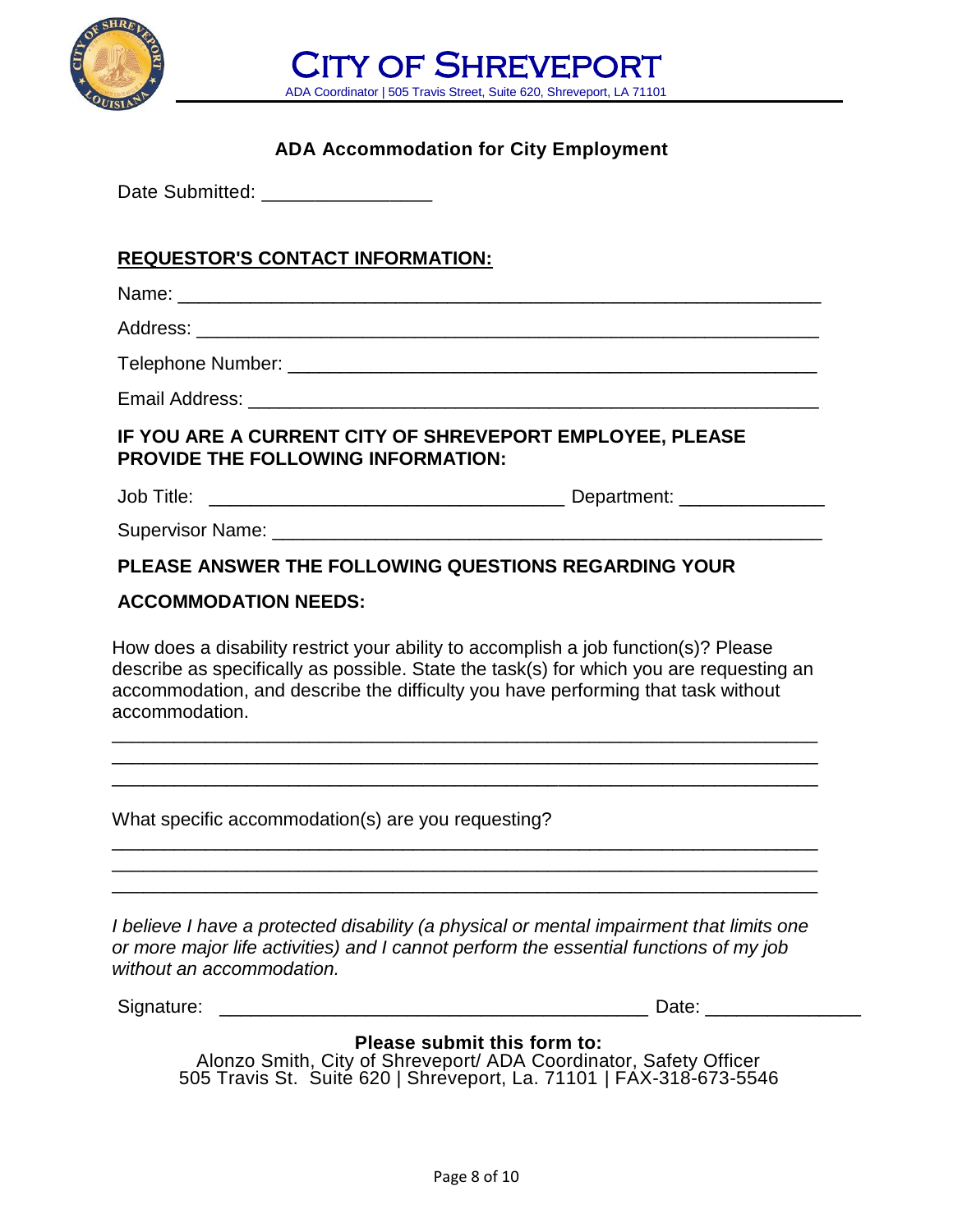

CITY OF SHREVEPORT ADA Coordinator | 505 Travis Street, Suite 620, Shreveport, LA 71101

# **ADA Accommodation for a City Program**

| <b>REQUESTOR'S CONTACT INFORMATION:</b><br>Name: Name:                                                                                                                                                                                                                                   |  |  |  |
|------------------------------------------------------------------------------------------------------------------------------------------------------------------------------------------------------------------------------------------------------------------------------------------|--|--|--|
| If the ADA accommodation is being requested for someone other than yourself, please<br>name that individual and provide his/her contact information:<br>Address:<br><u> 1989 - Jan James James James James James James James James James James James James James James James James J</u> |  |  |  |
| Please answer the following questions regarding your accommodation needs:<br>What protected disability is preventing participation in the Program above? How does<br>this disability limit or restrict participation? Are there specific physical challenges?                            |  |  |  |
| What accommodation(s) are you requesting for the Program named above?                                                                                                                                                                                                                    |  |  |  |
| No _______________<br>Is one to one staff interaction required? Yes _________<br>Is the participant self-sufficient for daily needs/personal care, including<br>independence for toiletry need?                                                                                          |  |  |  |
| Is there a limitation on participation in specific Program activities?                                                                                                                                                                                                                   |  |  |  |
| What type of behavior issues does the participant have?                                                                                                                                                                                                                                  |  |  |  |
|                                                                                                                                                                                                                                                                                          |  |  |  |